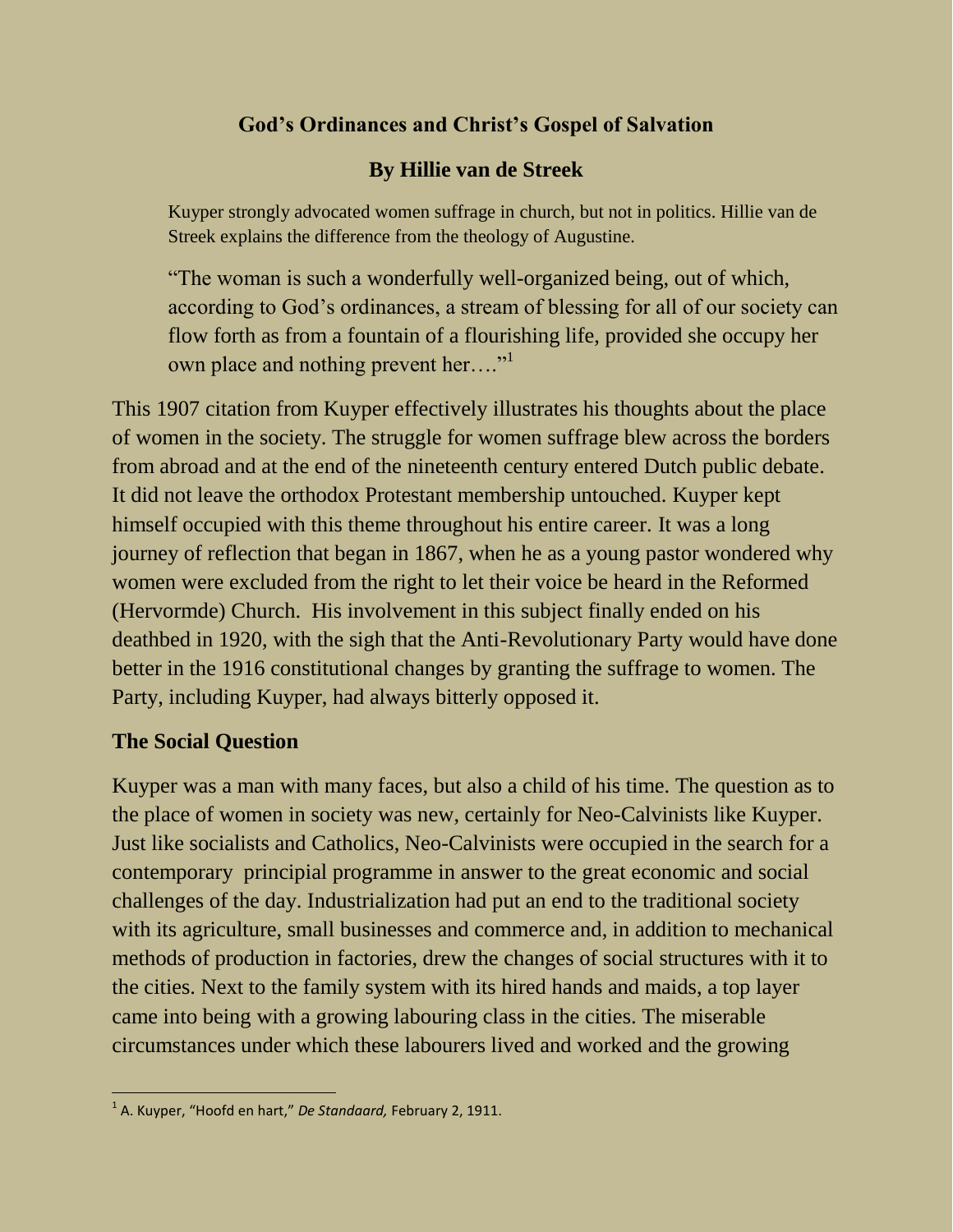cleavage between rich and poor led to a great social question in which the place of women drew significant attention.

### **Feminism**

In addition and simultaneously, feminism made its debut as the result of the struggle for equal rights of the French Revolution and in reaction to the capitalist economy. The first feminist gulf aimed at the legal equality of men and women. In addition to improvement in the education of girls and women and of their labour conditions, critical attention emerged in feminist circles to the right to a system in which the opinions about women were fixed. The life of Kuyper's contemporary, Aletta Jacobs (1854-1929), was exemplary. She was the first woman in the Netherlands to pursue medical training and devoted herself to the civil rights of women, especially to women suffrage.

Confronted with the transition to a new economic era and the emergence of the feminist movement, but also of socialism, Kuyper tried to show his Gereformeerde and anti-revolutionary followers the way. From the Neo-Calvinistic perspective, what was the new "own place" of the woman that led to "a stream of blessing" for the society? Kuyper's statements over time indicate an orientation with as benchmark the Bible as the revelation from God, while the theology and confessional documents came from the time of the Reformation, the juristic framework of the Kingdom of the Netherlands from 1815 and its naturalistically coloured vision on reality around him. In this contribution, I hope to shed light on Kuyper's perspectives on basis of these benchmarks, perspectives that from the point of view of the  $21<sup>st</sup>$  century are characterized by contradictions. Yes, to suffrage in the church but *not* in politics! How does that work?

# **The Position of Women in the Church**

Kuyper and his followers recognized a historical connection between their own actions and those of the earlier Calvinism of the Republic of the United Netherlands. He wanted to adjust the Reformed tradition that emerged from that earlier period to his own time. For this purpose, he borrowed from the reputable German theology of the nineteenth century, but especially also from the Dutch theologians from the sixteenth century and from the time of the Second Reformation or Reveille (+/- 1600-1750), a movement that began after the Synod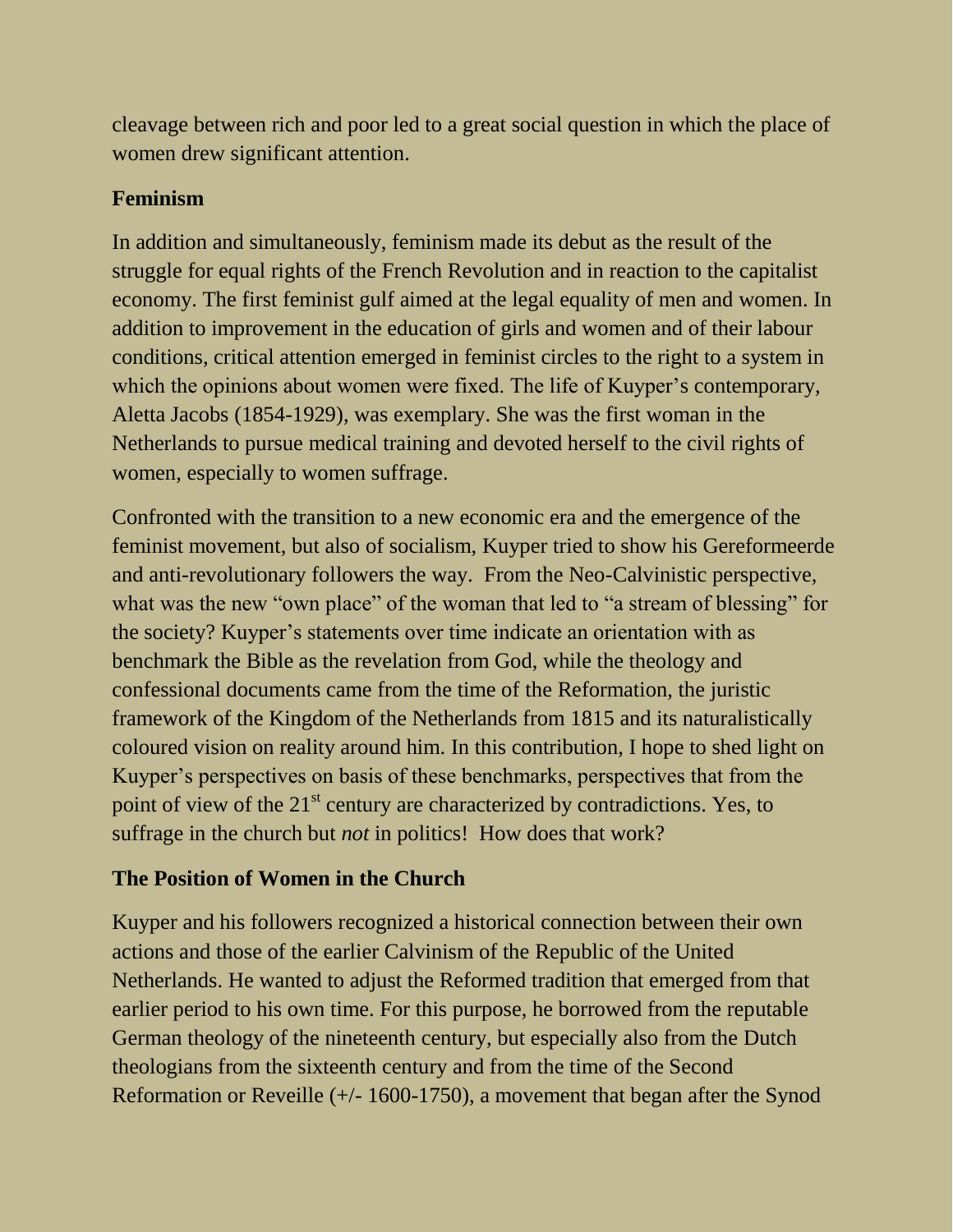of Dordt in 1618. Kuyper regarded himself as its heir. That he already at an early age tended towards renewal is evident from his critical question of 1876, when he asked himself why women were excluded from the suffrage that was introduced in the Reformed Church. He noticed that the new rule "approved approximately halving the congregation by excluding all sisters…. But I ask, are women on the average not the principal or the core of the congregation?" He thought that suffrage in the church was modeled too closely after civil suffrage. This step did not seem all that strange, for ever since the establishment of the Kingdom of the Netherlands in 1815, Protestants regarded the Reformed Church<sup>2</sup> as the national church with a close relationship between the royal house, the state and the church. Kuyper was of the opinion that a non-ecclesiastical power should never constitute the benchmark for ecclesiastical activities. He proposed that the foundation of ecclesiastical decision making was to be found in "the principles of the Reformation" and in "the line of historical ecclesiastical developments." Therefore he regarded the entire church order under which they had by now lived for half a century as unlawful. The order was imposed by royal decree in 1816, a step that Kuyper saw as "a deed of caesaro-papal arbitrariness at the top."

#### **Renewal**

 $\overline{a}$ 

Kuyper contained himself with this critique in 1867, but a good thirty years later he returned to the issue of women suffrage in the church after the formation of the Gereformeerde Churches in the Netherlands, an act in which he participated. In the meantime, he had grown into the foreman of Neo-Calvinism and strove for a renewed Reformed Church in a Gereformeerde sense. The denomination took over the Presbyterian-Synodical structure of the earlier Reformed Church of the Republic, with the local consistory or church council as the highest governing organ. The choice of this structure typified him as Neo-Calvinist. He attempted to introduce further renewal when the women's movement received a tremendous stimulation in 1898, thanks to the enthronement of Queen Wilhelmina and voices rose up in the Reformed Church to give women the suffrage in the church. In the Gereformeerde church paper *De Heraut,* he pointed out that feminism had a point in pointing to the fact that women were held back at many fronts, even in areas

 $^2$  In this article "Reformed Church" refers to what was then the state church; "Gereformeerd" refers to the denomination started by Kuyper and his cohorts. The English translation of "Gereformeerd" is also "Reformed" so that its use would cause confusion. Hence the use of "Gereformeerd" in this article.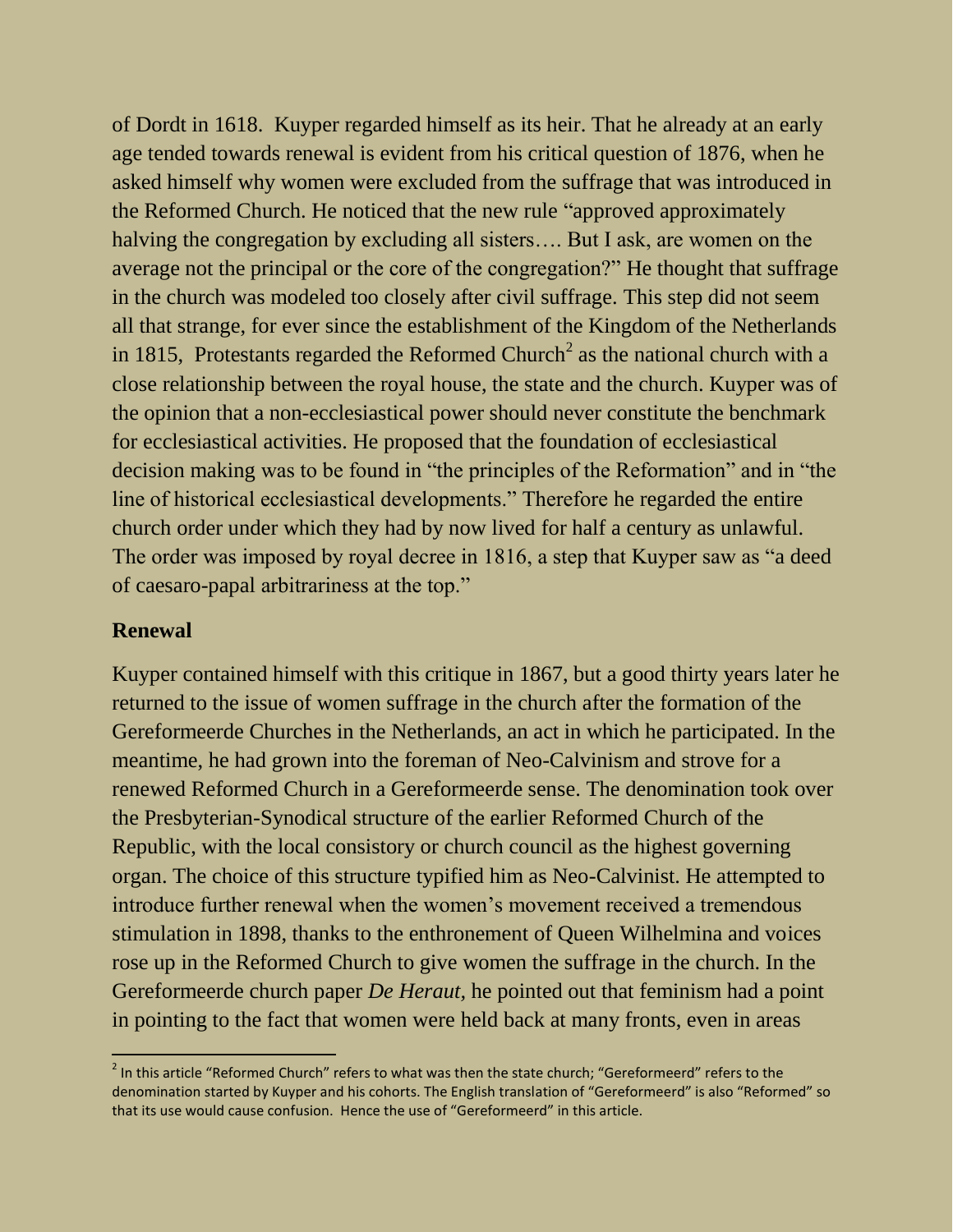where the woman could express "her most natural right." The Gereformeerde Churches were also guilty here, because of the rule that woman had no voice at all. On basis of Galatians 3:28, Kuyper thought that women definitely had the right to active suffrage and rejected the traditional Calvinistic interpretation of the "silence texts" in I Corinthians 14. He saw that the interpretation that the woman in the congregation was to keep silent as "a totally arbitrary exegesis…, that could not be justified by scholarship." He distanced himself from this authoritative interpretation by theologian Gijsbertus Voethius (1589-1676). That was based on social opinions "that no longer held up in our time and never were from the Spirit of the Lord.

Feminism once again characterized Kuyper through his opinion of 1867 that women had been withheld rights on ecclesiastical terrain to which they were definitely entitled from a Gereformeerd perspective. With his new exegesis of I Corinthians he was too far ahead of his time: his Gereformeerde followers found that he adapted himself too much to the modern time with his plea for women suffrage in church. However, he opposed women holding office. According to the Bible, women had no right to governing authority.

#### **From Stratified Class Society to Constitutional Rule of Law**

With their rejection of women suffrage the Gereformeerden were not alone. To the contrary, a huge majority of the population shared this opinion. Public speaking was reserved for men and not for women. This held not only in politics, but also in church. That was the proper way of things according to popular opinion.<sup>3</sup> Society comprised of classes, arranged by families and clans, an ordering in which everyone knew their place. Women ran the family and the (mostly extended) household and nurtured social relations on behalf of the family. Activities in the spheres of charity, care-giving and education were also reserved for them. The term "motherhood" thus extended far beyond the sphere of the private. Men would engage on behalf of the family in tasks associated with public order such as those of the state, province or church. This organic ordering had its origin in the preindustrial era of the Republic. This all changed when Lodewyk Napoleon introduced the French Civil Code of 1804, which was followed in the nineteenth

  $3$  See the article in this series by Aart Deddens about Henriette Sophia as to how Kuyper personally applied this notion to his own daughters.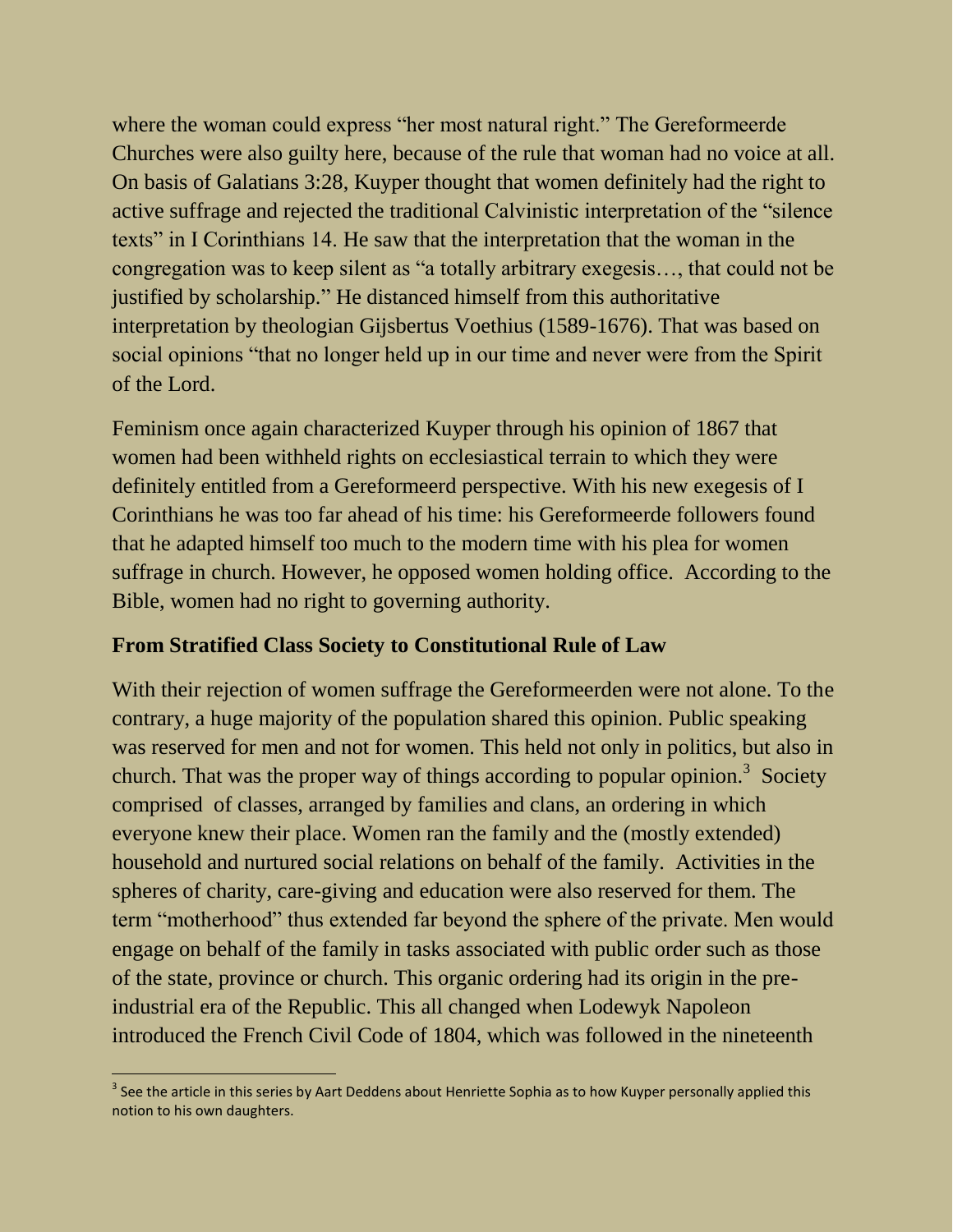century by further need for regulations, among which the laws about suffrage and marriage.

## **The Suffrage Law**

The suffrage laws that were promulgated during the Napoleonic period and the reigns of Willem I and II till 1849, indicated that the family was regarded as a point of departure for political participation. The suffrage belonged to the heads of households almost like property. It was granted to widows in 1815 but without the right to practice it! They were expected to hand it over to the oldest son. The new suffrage law of Thorbecke in 1850, was once again based on the family and, again, based on the family's assets or wealth. But the widow was now excluded. On basis of the prevailing notion that husband and wife each had their own well-defined domains and that of politics belonged exclusively to the husband, the Second Chamber found it improper to grant women the suffrage. The practice of previous years was pushed aside as illogical. In a later review in 1887, the word "manly" was added as a further explanation that this right held only for men. The suffrage of the family head remained popular till the beginning of the  $20<sup>th</sup>$  century, but gradually a preference grew for suffrage on an individual basis that began with the liberal parties. Because in society in general the desire and urgency arose for an expansion of the electorate, whether inclusive of women or not, the question arose about how to achieve this goal. This took thirty years of political discussion that resulted in the introduction of general suffrage for all in 1917.

# **Mutual Relationship**

In the meantime, under King Willem I, in addition to the suffrage issue, the relationship between men and women in marriage was re-codified. In the civil code of law (CCL) of 1838, the ancient "right and authority that the man receives over the woman and her goods after marriage" is fixed. The CCL determined that the man was the head in the marriage and controlled the power. This implicated that married women could not initiate any legal actions; that right belonged to the man. He also had the authority over the assets, the family possessions and their house without owing any accountability to his wife. The wife *could* ask the husband for authority to take legal action, but the husband could always retroactively declare it null and void.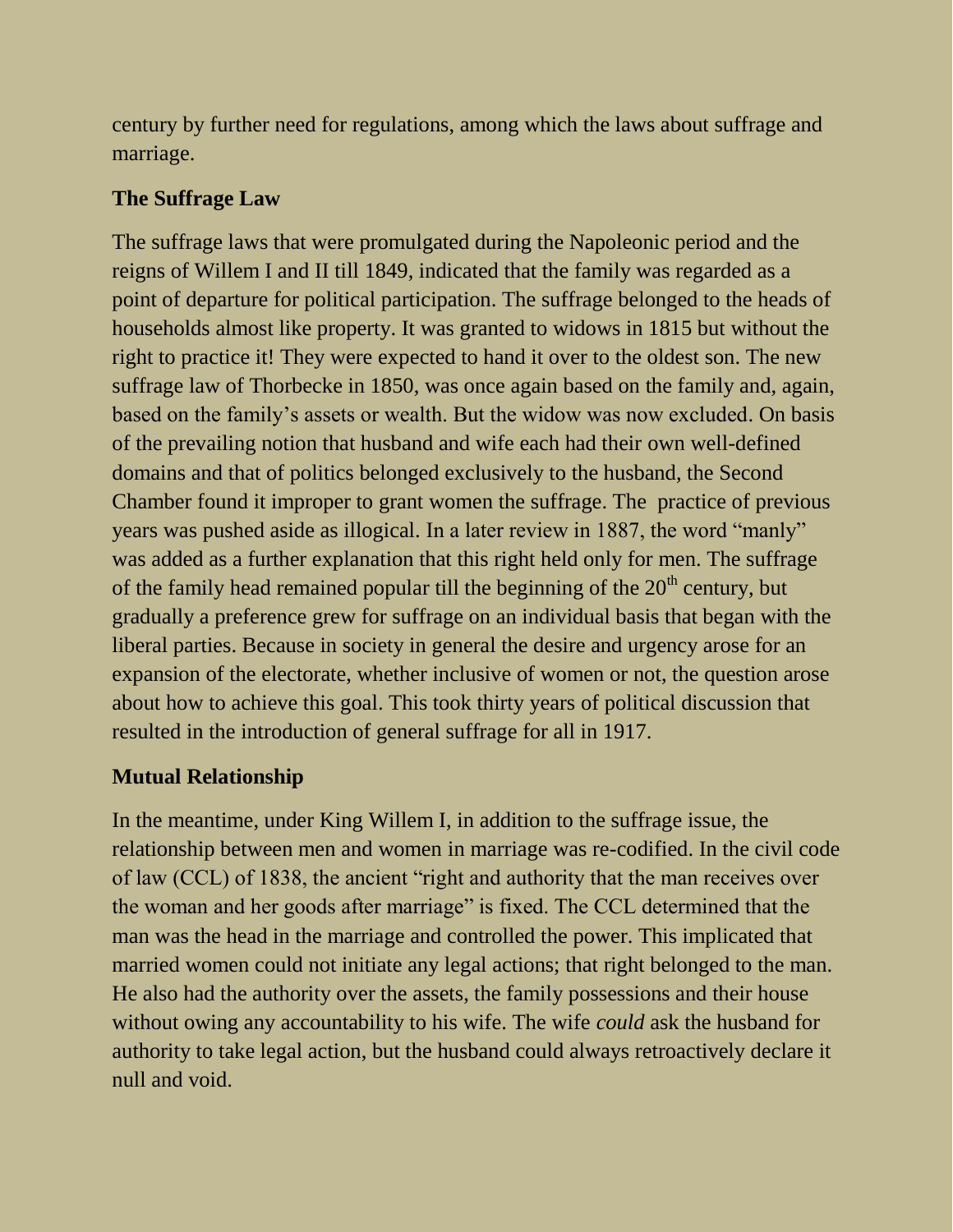### **Kuyper's Ideal Anchored in the Constitution**

This social ordering and codification during the nineteenth century make it understandable that Kuyper saw the position of the wife primarily from the perspective of family and household, not from her position as an individual. He saw the family as "the sphere of action that nature assigned to her, and that was fixed in nature by her God. He struggled fiercely that women should not enter the political arena, the man's domain: "The continuation of this unnatural situation would encourage unnatural conditions and turn the wife increasingly into an unnatural being. We really cannot miss the real wife in our society." Thus her place in the family was to be ensured. For his description of this divinely ordered natural habitat, Kuyper decisively and with full agreement reached for support back to the marriage liturgy that dates from the beginning of the Reformation. The way to a dynamic society was to be found in the practical application of that formula. This included mutual unity between the two, expressing mutual trust and accommodation, and a solidary sense of respect. It also implied having children, which Kuyper related especially to wives. Childlessness meant the wife had not reached her destination. She had the calling to be mother of God's elect. It was the husband's responsibility to see to it that God's ordinances were adhered to in the family, like a priest in the church. By God's providence, he was the head of the family. His wife needed to be subject to him.

### **Contrary Positions?**

I return to my original question: how could these apparently contradictory positions coexist? My hypothesis is that Kuyper adhered to the doctrine of the two kingdoms of Augustine. The church father taught that there are two kingdoms, the earthly and the heavenly; wat pertained in heaven by definition did not hold on earth. With respect to the position of women, Kuyper adopted the same point of departure.

The ordinances that regulated life on earth, according to Kuyper, were to conform with the ordinances that God had embedded in life, the "creation ordinances." Those ordinances were easily known from both history and daily practical life. He recognized the system that was based on the household as the right foundation for the suffrage. Just like in the old dispensation, here too the widow had the suffrage,